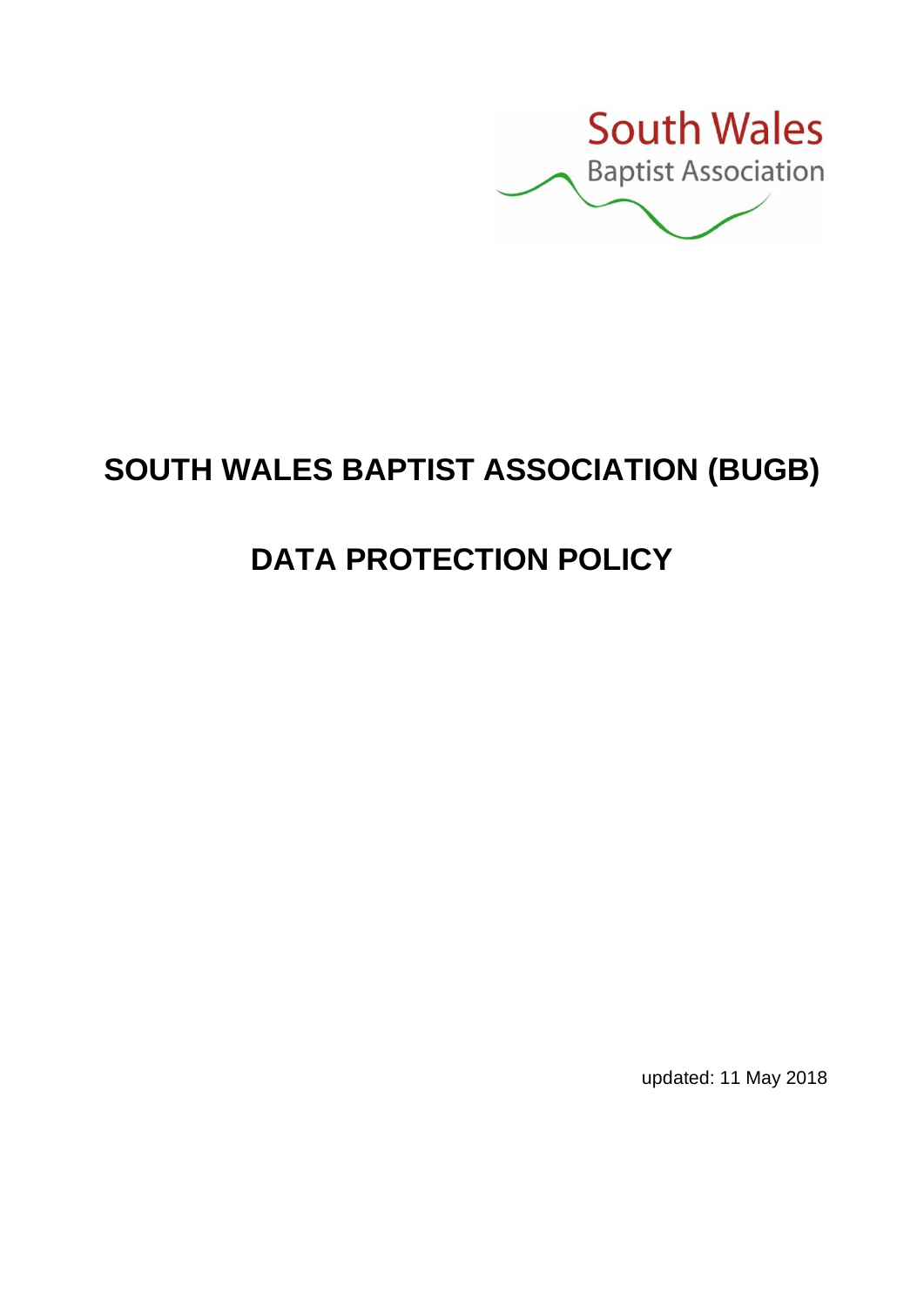*South Wales Baptist Association (BUGB) is committed to protecting all information that we handle about people we support and work with, and to respecting people's rights around how their information is handled. This policy explains our responsibilities and how we will meet them.*

*South Wales Baptist Association (BUGB) will be written as SWBA throughout this document.*

#### **Contents**

| 1.                                                                        |                                                               |
|---------------------------------------------------------------------------|---------------------------------------------------------------|
| 2.                                                                        |                                                               |
| 3.                                                                        |                                                               |
| 4.                                                                        |                                                               |
|                                                                           |                                                               |
| 5.                                                                        |                                                               |
| 6.                                                                        |                                                               |
| 7.                                                                        |                                                               |
| 8.                                                                        |                                                               |
| 9.                                                                        |                                                               |
| 10.                                                                       |                                                               |
| 11.                                                                       |                                                               |
| 12.                                                                       |                                                               |
| 13.                                                                       |                                                               |
| Section C – Working with people we process data about (data subjects)  10 |                                                               |
| 14.                                                                       |                                                               |
| 15.                                                                       |                                                               |
|                                                                           |                                                               |
| 16.                                                                       |                                                               |
| 17.                                                                       |                                                               |
| 18.                                                                       | Transferring personal data outside the European Union (EU) 11 |
|                                                                           |                                                               |
| 19.                                                                       |                                                               |
| 20.                                                                       |                                                               |
|                                                                           |                                                               |
|                                                                           |                                                               |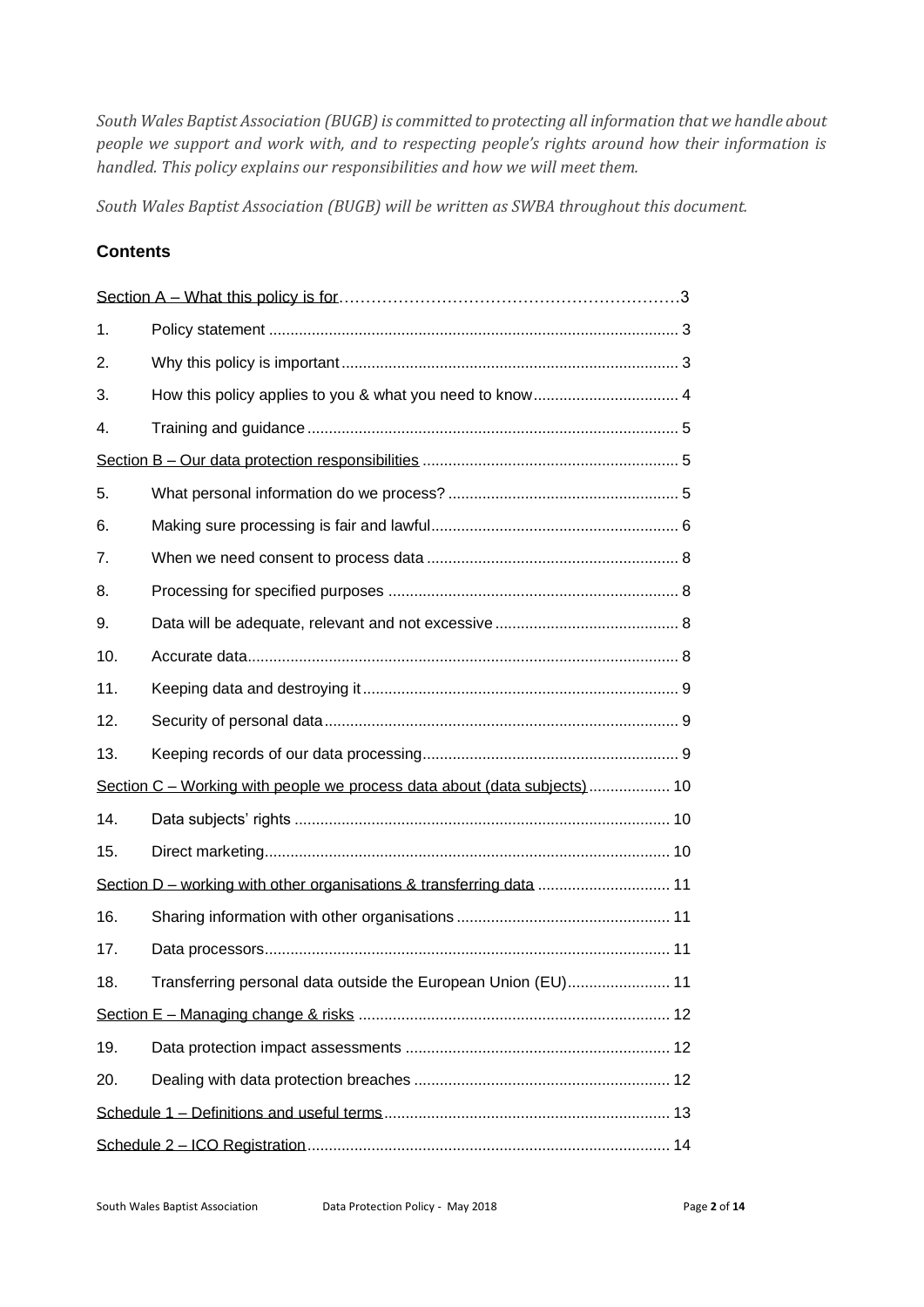#### **Section A – What this policy is for**

#### **1. Policy statement**

1.1 SWBA is committed to protecting personal data and respecting the rights of our **data subjects**; the people whose **personal data** we collect and use. We are registered as a data controller with the Information Commissioner's Office (ICO) with registration number ZA218736 and process the personal information of individuals in accordance with our privacy statement. We value the personal information entrusted to us and we respect that trust, by complying with all relevant laws, and adopting good practice.

We process personal data to help us:

- a) maintain our list of member churches, ministers (this includes lay pastors) and those seeking ministerial recognition;
- b) provide help and support for member churches, ministers and others connected with our Association. This includes invitations to events, offering and booking appointments with the appropriate people;
- c) safeguard children, young people and adults at risk;
- d) recruit, support and manage staff and volunteers;
- e) maintain our accounts and records;
- f) promote our services:
- g) maintain the security of property and premises;
- h) respond effectively to enquirers and handle any complaints;
- i) process any application, for training courses, events, accreditation or grant funding;
- j) undertake research.
- 1.2 This policy has been approved by SWBA's Board of Trustees who are responsible for ensuring that we comply with all our legal obligations. It sets out the legal rules that apply whenever we obtain, store or use personal data.

## **2. Why this policy is important**

- 2.1 In the course of our work, we may collect and process personal data. This may include data we receive directly from a data subject (for example, by completing forms or by corresponding with us by mail, phone, email or otherwise) and data we receive from other sources (including, for example, contractors who provide us with technical services or payment services).
- 2.2 We process the personal information of individuals in both electronic and paper form and all this data is protected under data protection law. In some cases, it is sensitive information about individuals' religious or other beliefs, finances and personal circumstances. In addition, we hold lots of less sensitive information such as names and contact details, education and employment details, and visual images of individuals connected with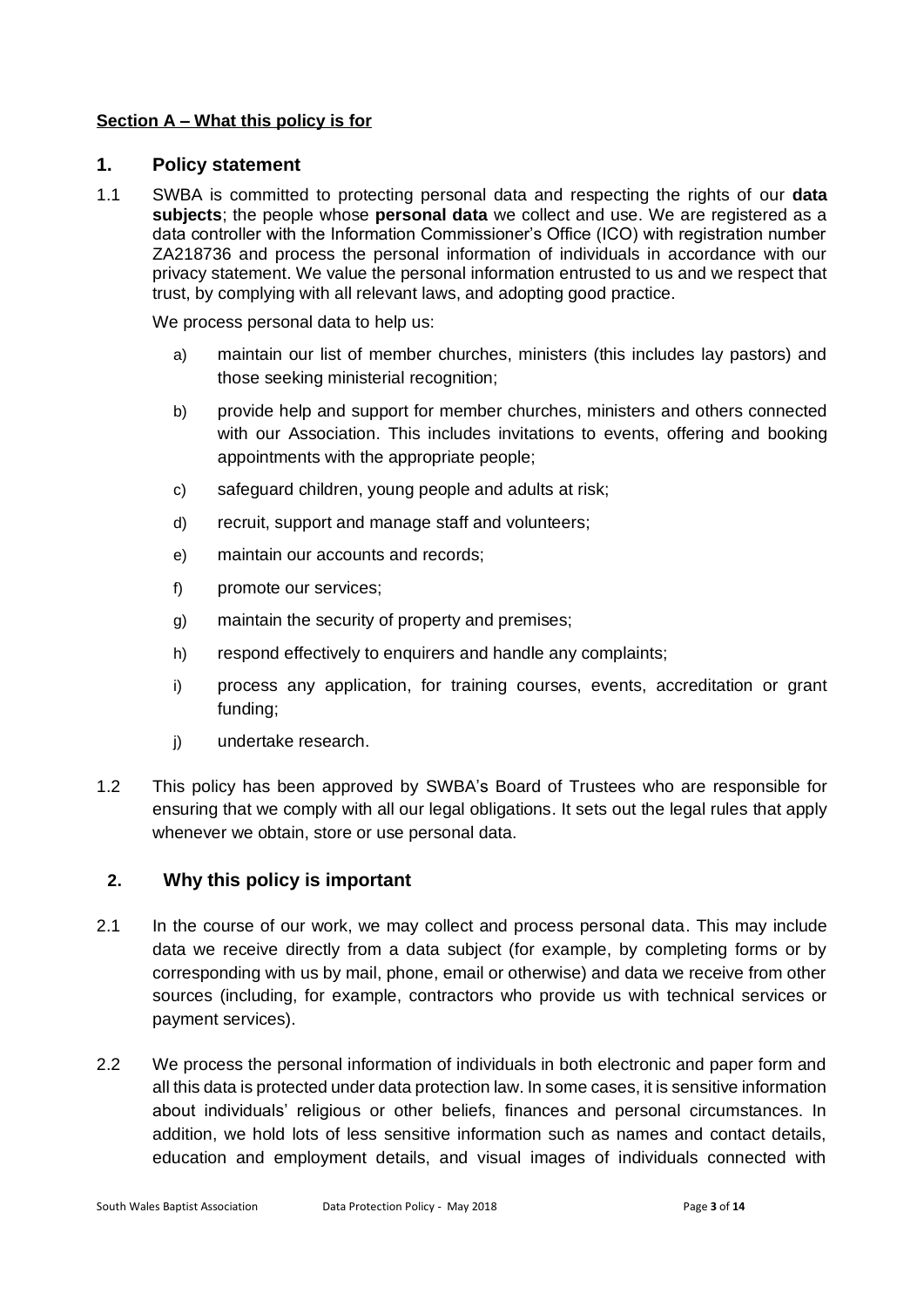member churches; current, past and prospective staff; volunteers; supporters; advisers; complainants and enquirers; representatives of other organisations; as well as business and other contacts such as suppliers. We may also receive other personal information from the above or other sources.

- 2.3 We are committed to protecting personal data from being misused, getting into the wrong hands as a result of poor security or being shared carelessly, or being inaccurate, as we are aware that people can be upset or harmed if any of these things happen.
- 2.4 This policy sets out the measures we are committed to taking as an organisation and, what each of us will do to ensure we comply with the relevant legislation.
- 2.5 In particular, we will make sure that all personal data is:
	- a) processed **lawfully, fairly and in a transparent manner**;
	- b) processed for **specified, explicit and legitimate purposes** and not in a manner that is incompatible with those purposes;
	- c) **adequate, relevant and limited to what is necessary** for the purposes for which it is being processed:
	- d) **accurate** and, where necessary, up to date;
	- e) **not kept longer than necessary** for the purposes for which it is being processed;
	- f) processed in a **secure** manner, by using appropriate technical and organisational means;
	- g) processed in keeping with the **rights of data subjects** regarding their personal data.

## **3. How this policy applies to you & what you need to know**

3.1 **As an employee, trustee or volunteer** processing personal information on behalf of the SWBA, you are required to comply with this policy. If you think that you have accidentally breached the policy it is important that you contact our Data Controller immediately so that we can take swift action to try and limit the impact of the breach.

Anyone who breaches the Data Protection Policy may be subject to disciplinary action, and where that individual has breached the policy intentionally, recklessly, or for personal benefit they may also be liable to prosecution or to regulatory action.

- 3.2 **As a leader/manager:** You are required to make sure that any procedures that involve personal data, that you are responsible for in your area, follow the rules set out in this Data Protection Policy.
- 3.3 **As a data subject of SWBA** We will handle your personal information in line with this policy.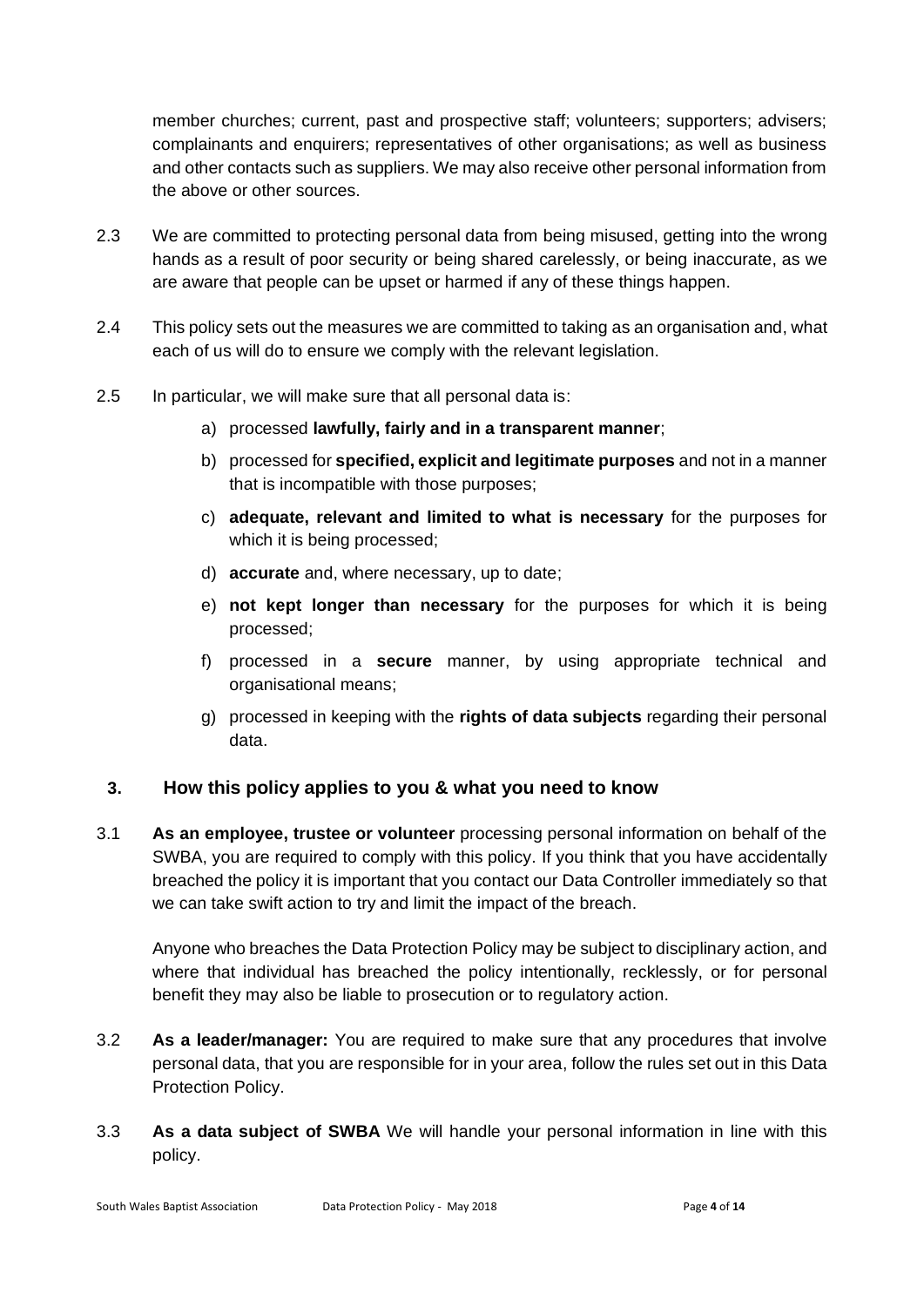- 3.4 **As an appointed data processor/contractor:** Companies who are appointed by us as a data processor are required to comply with this policy under the contract with us. Any breach of the policy will be taken seriously and could lead to us taking contract enforcement action against the company, or terminating the contract. Data processors have direct obligations under the GDPR, primarily to only process data on instructions from the controller (us) and to implement appropriate technical and organisational measures to ensure a level of security appropriate to the risk involved.
- 3.5 **Our Data Controller** is responsible for advising SWBA and its staff and members about their legal obligations under data protection law, monitoring compliance with data protection law, dealing with data security breaches and with the development of this policy. Any questions about this policy or any concerns that the policy has not been followed should be referred to them at [office@swbabugb.org.uk.](mailto:office@swbabugb.org.uk)
- 3.6 Before you collect or handle any personal data as part of your work (paid or otherwise) for SWBA, it is important that you take the time to read this policy carefully and understand what is required of you, as well as the organisation's responsibilities when we process data.
- 3.7 Our procedures will be in line with the requirements of this policy, but if you are unsure about whether anything you plan to do, or are currently doing, might breach this policy you must first speak to the Data Controller.

# **4. Training and guidance**

- 4.1 We will provide general training at least annually for all staff to raise awareness of their obligations and our responsibilities, as well as to outline the law.
- 4.2 We may also issue procedures, guidance or instructions from time to time. Managers/leaders must set aside time for their team to look together at the implications for their work.

# **Section B – Our data protection responsibilities**

# **5. What personal information do we process?**

- 5.1 In the course of our work, we may collect and process information (personal data) about many different people (data subjects). This includes data we receive straight from the person it is about, for example, where they complete forms or contact us. We may also receive information about data subjects from other sources including, for example, previous employers.
- 5.2 We process personal data in both electronic and paper form and all this data is protected under data protection law. The personal data we process can include information such as names and contact details, education or employment details, and visual images of people.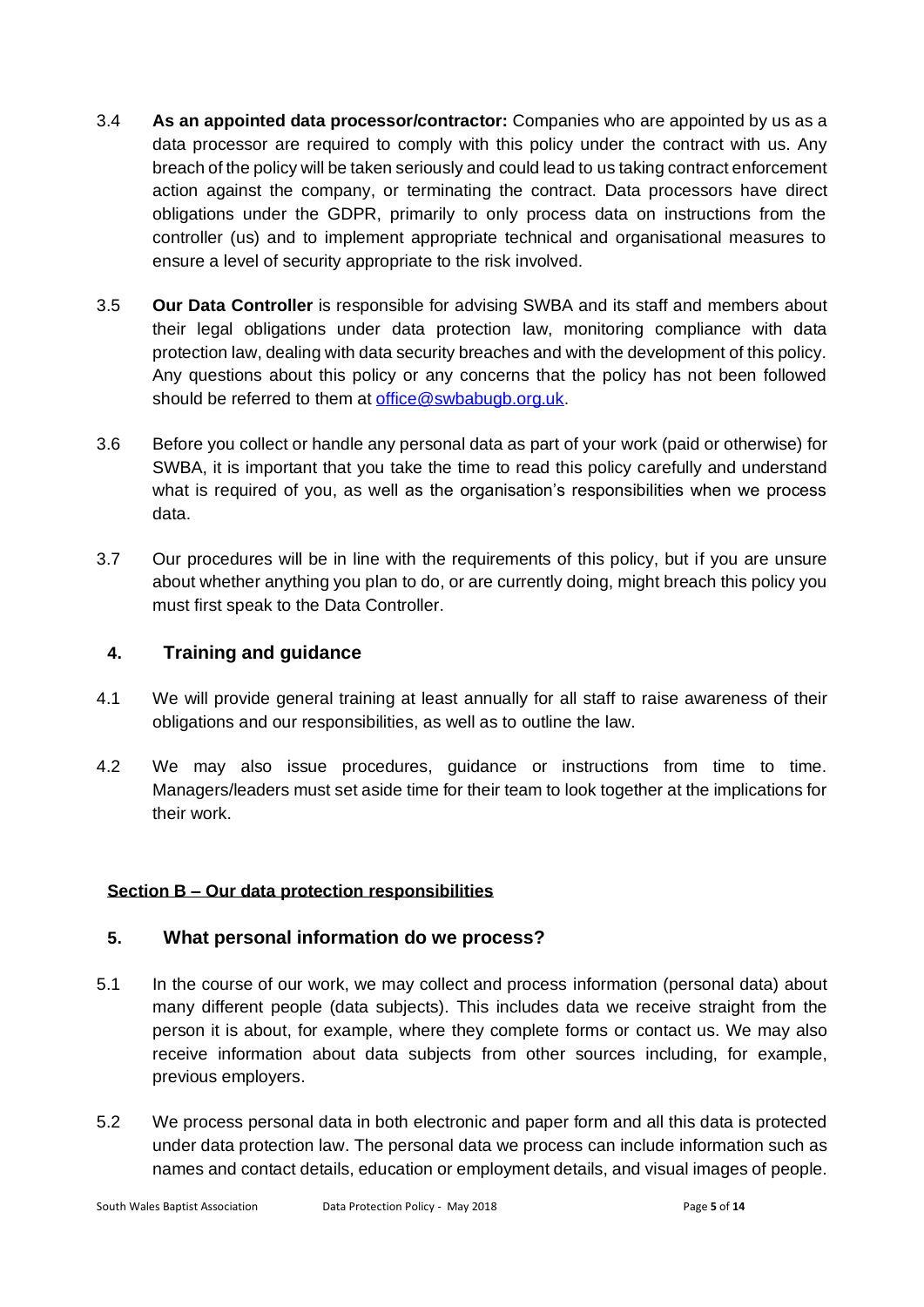5.3 In some cases, we hold types of information that are called **"special categories"** of data in the GDPR. This personal data can only be processed under strict conditions.

**'Special categories' of data** (as referred to in the GDPR) includes information about a person's: racial or ethnic origin; political opinions; religious or similar (e.g. philosophical) beliefs; trade union membership; health (including physical and mental health, and the provision of health care services); genetic data; biometric data; sexual life and sexual orientation.

- 5.4 We will not hold information relating to criminal proceedings or offences or allegations of offences unless there is an overarching safeguarding requirement to process this data for the protection of children and adults who may be put at risk in our church. This processing will only ever be carried out on advice from the Ministries Team of the Baptist Union of Great Britain or our Regional Association Safeguarding contact person.
- 5.5 Other data may also be considered 'sensitive' such as bank details, but will not be subject to the same legal protection as the types of data listed above.

## **6. Making sure processing is fair and lawful**

6.1 Processing of personal data will only be fair and lawful when the purpose for the processing meets a legal basis, as listed below, and when the processing is transparent. This means we will provide people with an explanation of how and why we process their personal data at the point we collect data from them, as well as when we collect data about them from other sources.

#### **How can we legally use personal data?**

- 6.2 Processing of personal data is only lawful if at least one of these legal conditions, as listed in Article 6 of the GDPR, is met:
	- a) the processing is **necessary for a contract** with the data subject;
	- b) the processing is **necessary for us to comply with a legal obligation**;
	- c) the processing is necessary to protect someone's life (this is called "**vital interests**");
	- d) the processing is necessary for us to perform a task in the **public interest**, and the task has a clear basis in law;
	- e) the processing is **necessary for legitimate interests** pursued by SWBA or another organisation, unless these are overridden by the interests, rights and freedoms of the data subject.
	- f) If none of the other legal conditions apply, the processing will only be lawful if the data subject has given their clear **consent**.

#### **How can we legally use 'special categories' of data?**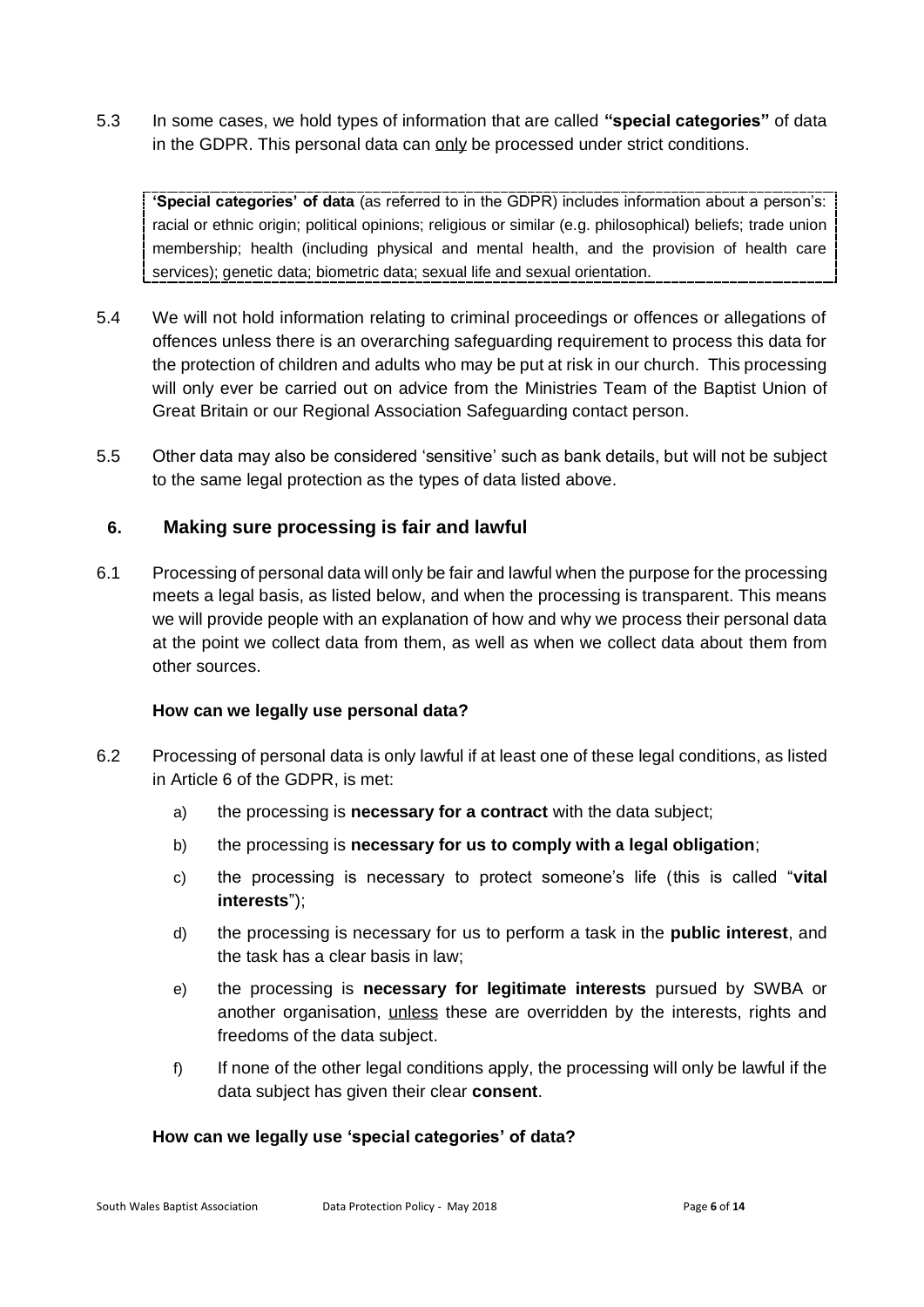- 6.3 Processing of 'special categories' of personal data is only lawful when, in addition to the conditions above, one of the extra conditions, as listed in Article 9 of the GDPR, is met. These conditions include where:
	- a) the processing is necessary for **carrying out our obligations under employment and social security and social protection law**;
	- b) the processing is necessary for **safeguarding the vital interests** (in emergency, life or death situations) **of an individual** and the data subject is incapable of giving consent;
	- c) the processing is carried out in the **course of our legitimate activities** and only relates to our members or persons we are in regular contact with in connection with our purposes;
	- d) the processing is necessary for **pursuing legal claims**.
	- e) If none of the other legal conditions apply, the processing will only be lawful if the data subject has given their **explicit consent**.
- 6.4 Before deciding which condition should be relied upon, we may refer to the original text of the GDPR as well as any relevant guidance, and seek legal advice as required.

#### **What must we tell individuals before we use their data?**

- <span id="page-6-0"></span>6.5 If personal data is collected directly from the individual, we will inform them in writing about:
	- i. Our identity/contact details and those of the Data Controller;
	- ii. The reasons for processing, and the legal bases
	- iii. Explaining our legitimate interests, and explaining, where relevant, the consequences of not providing data needed for a contract or statutory requirement;
	- iv. Who we will share the data with;
	- v. If we plan to send the data outside of the European Union;
	- vi. How long the data will be stored;
	- vii. The data subjects' rights;
	- viii. The right to complain to the Information Commissioner's Office.

This information is commonly referred to as a 'Privacy Statement'. Where to find this information will be provided at the time when the personal data is collected.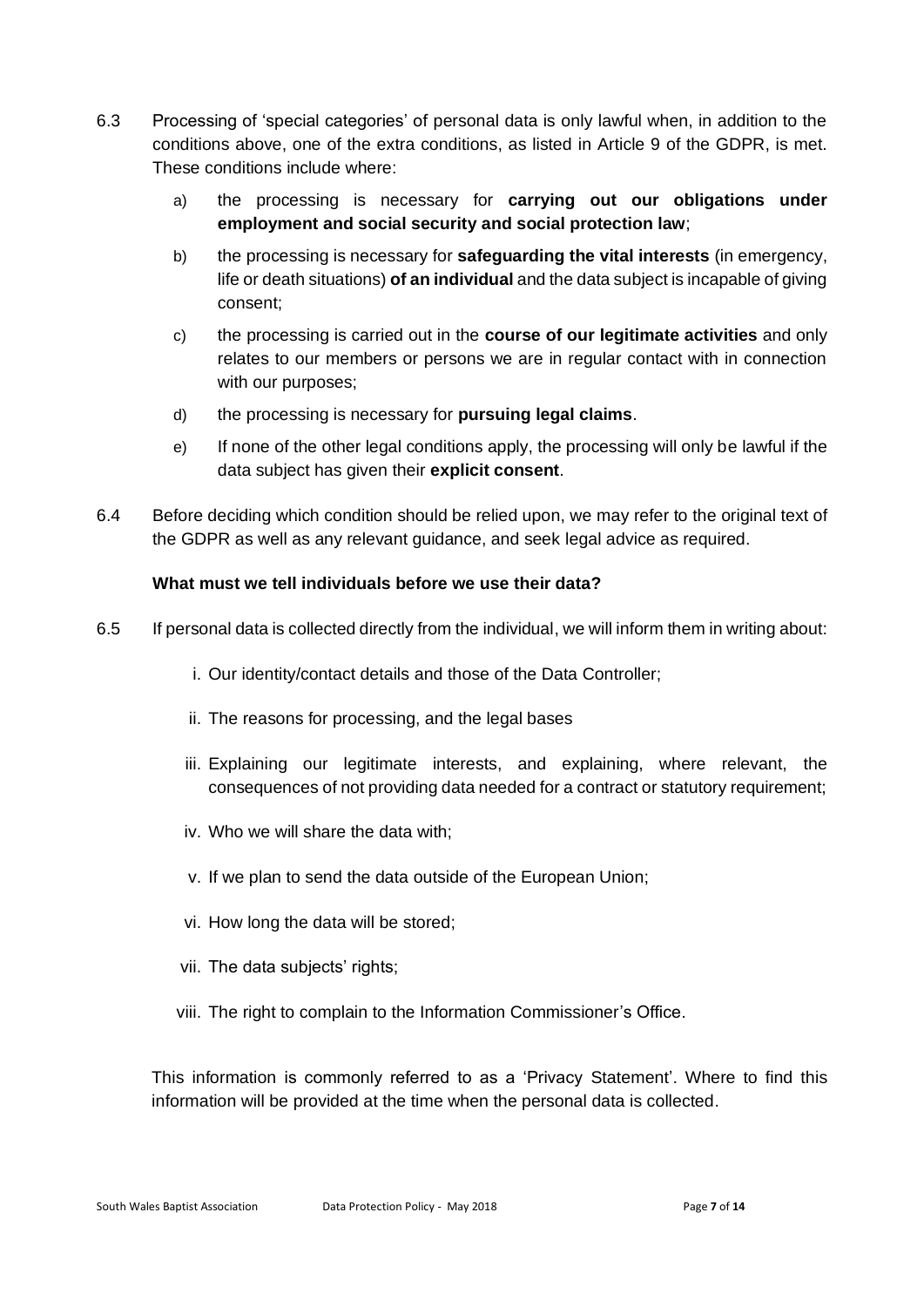6.6 If data is collected from another source, rather than directly from the data subject, we will provide the data subject with the information described in section [6.55](#page-6-0) as well as: the categories of the data concerned; and the source of the data.

This information will be provided to the individual in writing and no later than within **1 month** after we receive the data, unless a legal exemption under the GDPR applies. If we use the data to communicate with the data subject, we will at the latest give them this information at the time of the first communication.

If we plan to pass the data onto someone else outside of SWBA, we will give the data subject this information before we pass on the data.

## **7. When we need consent to process data**

- 7.1 Where none of the other legal conditions apply to the processing, and we are required to get consent from the data subject, we will clearly set out what we are asking consent for, including why we are collecting the data and how we plan to use it. Consent will be specific to each process we are requesting consent for and we will only ask for consent when the data subject has a real choice whether or not to provide us with their data.
- 7.2 Consent can however be withdrawn at any time and if withdrawn, the processing will stop. Data subjects will be informed of their right to withdraw consent and it will be as easy to withdraw consent as it is to give consent.

## **8. Processing for specified purposes**

8.1 We will only process personal data for the specific purposes explained in our privacy notices (as described above in section [6.5.](#page-6-0)5) or for other purposes specifically permitted by law. We will explain those other purposes to data subjects in the way described in section 6, unless there are lawful reasons for not doing so.

## **9. Data will be adequate, relevant and not excessive**

9.1 We will only collect and use personal data that is needed for the specific purposes described above (which will normally be explained to the data subjects in privacy notices). We will not collect more than is needed to achieve those purposes. We will not collect any personal data "just in case" we want to process it later.

## **10. Accurate data**

10.1 We will make sure that personal data held is accurate and, where appropriate, kept up to date. The accuracy of personal data will be checked at the point of collection and at appropriate points later on.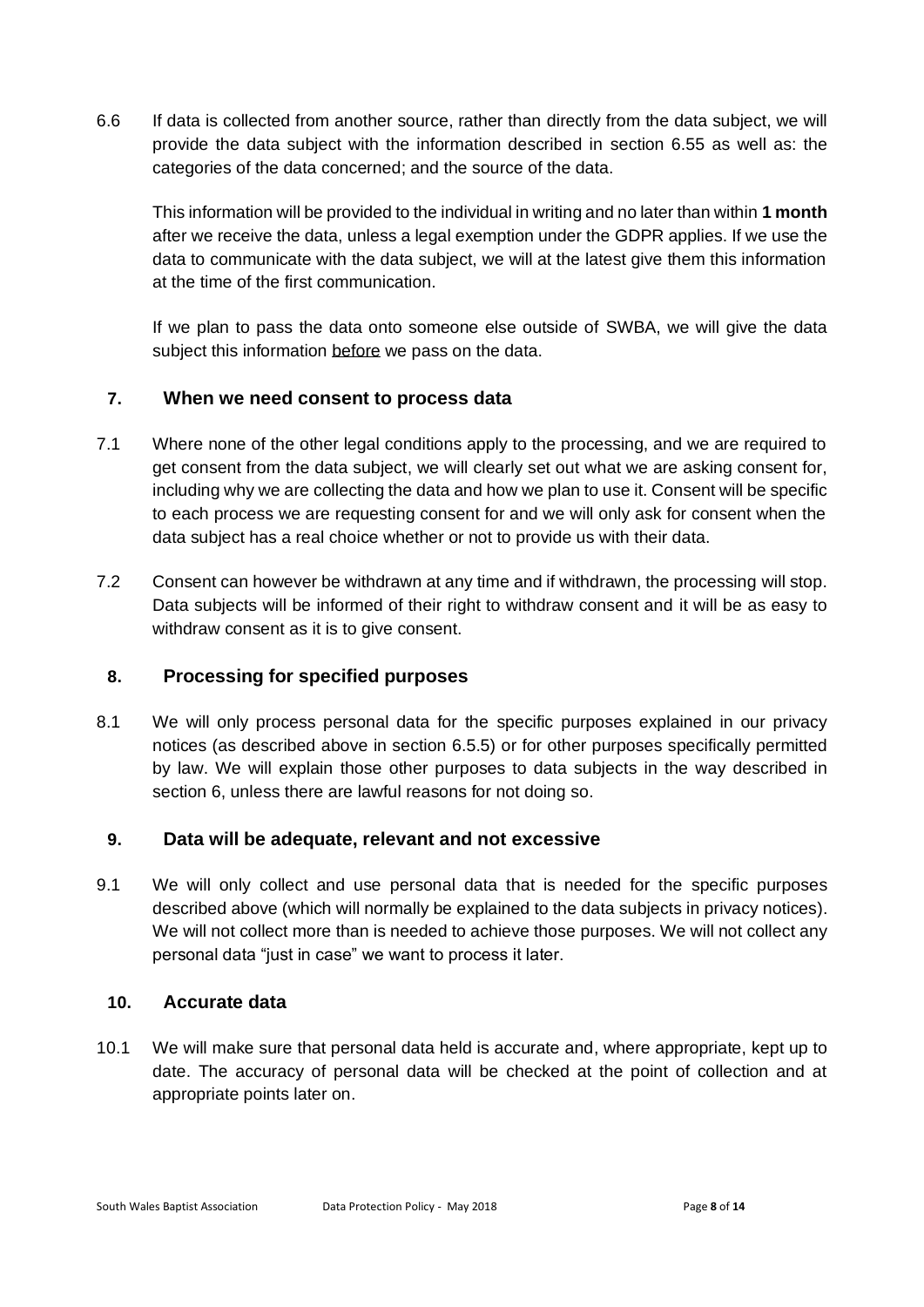## **11. Keeping data and destroying it**

- 11.1 We will not keep personal data longer than is necessary for the purposes that it was collected for. We will comply with official guidance issued to our sector about retention periods for specific records.
- 11.2 Information about how long we will keep records for can be found in our Data Retention Schedule.

## **12. Security of personal data**

- 12.1 We will use appropriate measures to keep personal data secure at all points of the processing. Keeping data secure includes protecting it from unauthorised or unlawful processing, or from accidental loss, destruction or damage.
- 12.2 We will implement security measures which provide a level of security which is appropriate to the risks involved in the processing.

Measures will include technical and organisational security measures. In assessing what measures are the most appropriate we will take into account the following, and anything else that is relevant:

- a) the quality of the security measure;
- b) the costs of implementation;
- c) the nature, scope, context and purpose of processing;
- d) the risk (of varying likelihood and severity) to the rights and freedoms of data subjects;
- e) the risk which could result from a data breach.

#### 12.3 Measures may include:

- a) technical systems security;
- b) measures to restrict or minimise access to data;
- c) measures to ensure our systems and data remain available, or can be easily restored in the case of an incident;
- d) physical security of information and of our premises;
- e) organisational measures, including policies, procedures, training and audits;
- f) regular testing and evaluating of the effectiveness of security measures.

## **13. Keeping records of our data processing**

13.1 To show how we comply with the law we will keep clear records of our processing activities and of the decisions we make concerning personal data (setting out our reasons for those decisions).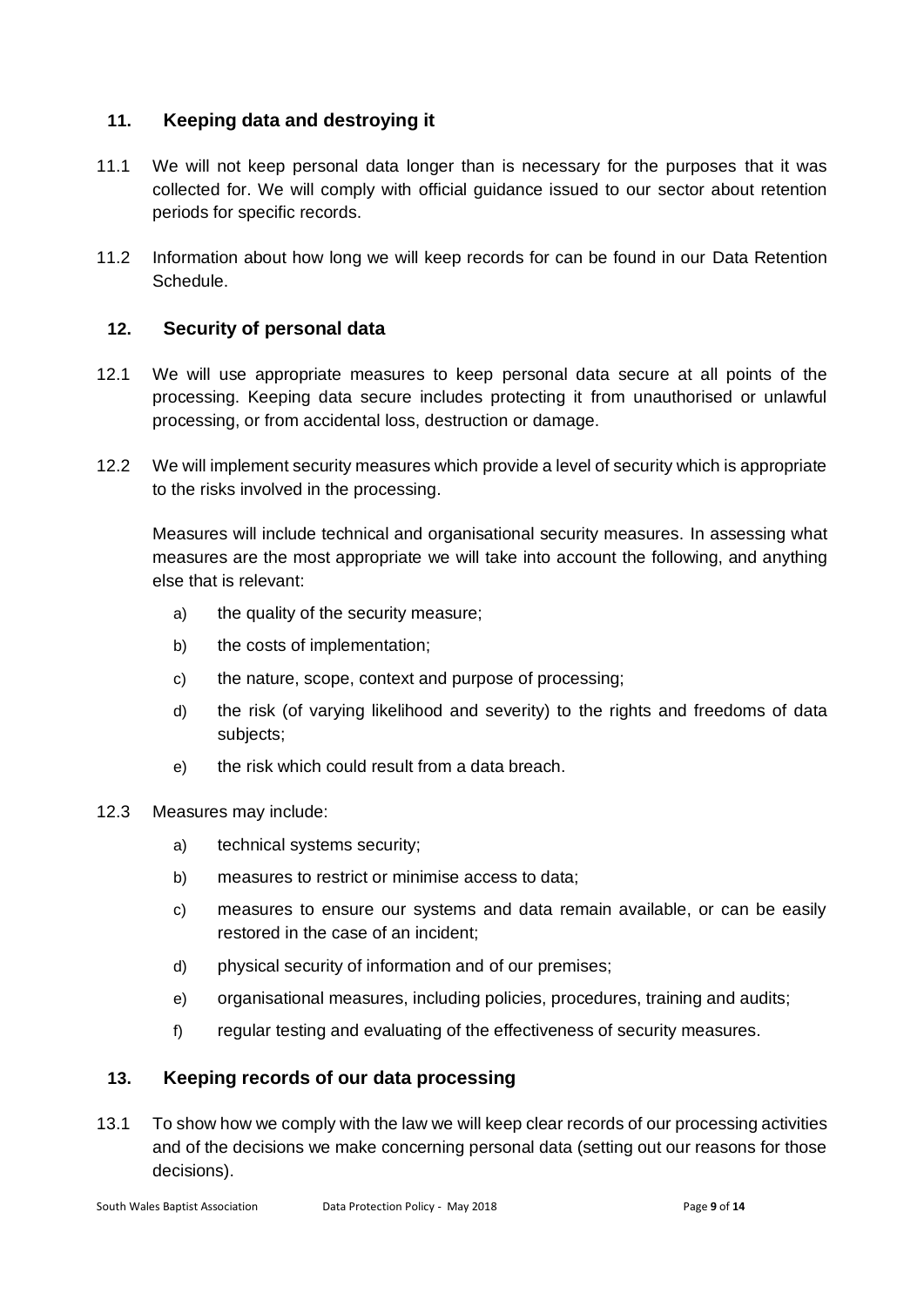#### **Section C – Working with people we process data about (data subjects)**

#### **14. Data subjects' rights**

- 14.1 We will process personal data in line with data subjects' rights, including their right to:
	- a) request access to any of their personal data held by us (known as a Subject Access Request);
	- b) ask to have inaccurate personal data changed;
	- c) restrict processing, in certain circumstances;
	- d) object to processing, in certain circumstances, including preventing the use of their data for direct marketing;
	- e) data portability, which means to receive their data, or some of their data, in a format that can be easily used by another person (including the data subject themselves) or organisation;
	- f) not be subject to automated decisions, in certain circumstances; and
	- g) withdraw consent when we are relying on consent to process their data.
- 14.2 If a colleague receives any request from a data subject that relates or could relate to their data protection rights, this will be forwarded to our Data Controller **immediately**.
- 14.3 We will act on all valid requests as soon as possible, and at the latest within **one calendar month**, unless we have reason to, and can lawfully extend the timescale. This can be extended by up to two months in some circumstances.
- 14.4 All data subjects' rights are provided free of charge.
- 14.5 Any information provided to data subjects will be concise and transparent, using clear and plain language.

#### **15. Direct marketing**

15.1 We will comply with the rules set out in the GDPR, the Privacy and Electronic Communications Regulations (PECR) and any laws which may amend or replace the regulations around **direct marketing**. This includes, but is not limited to, when we make contact with data subjects by post, email, text message, social media messaging, telephone (both live and recorded calls) and fax.

**Direct marketing** means the communication (by any means) of any advertising or marketing material which is directed, or addressed, to individuals. "Marketing" does not need to be selling anything, or be advertising a commercial product. It includes contact made by organisations to individuals for the purposes of promoting the organisation's aims.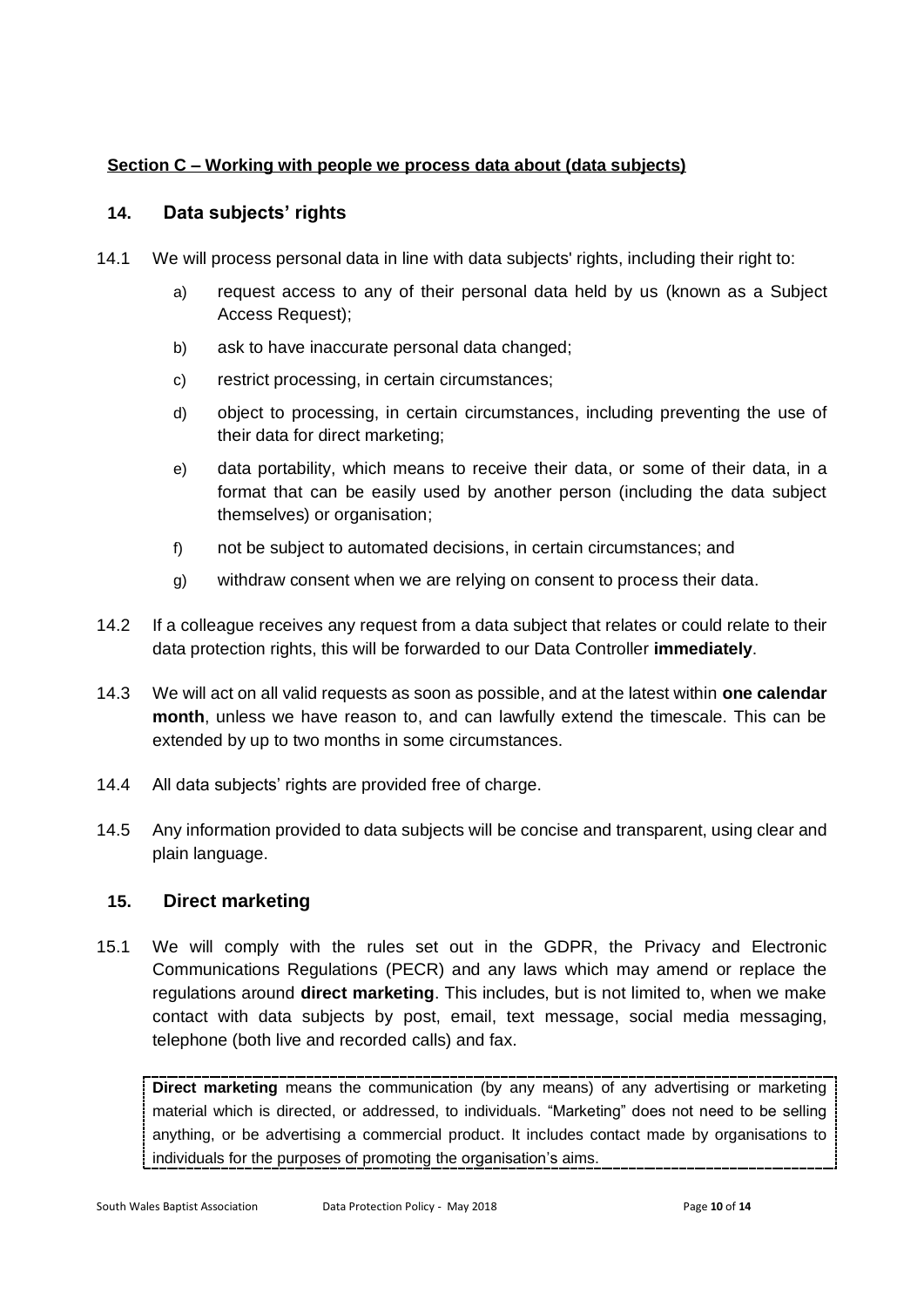15.2 Any direct marketing material that we send will identify SWBA as the sender and will describe how people can object to receiving similar communications in the future. If a data subject exercises their right to object to direct marketing we will stop the direct marketing as soon as possible.

#### **Section D – working with other organisations & transferring data**

#### **16. Sharing information with other organisations**

- 16.1 We will only share personal data with other organisations or people when we have a legal basis to do so and if we have informed the data subject about the possibility of the data being shared (in a privacy notice), unless legal exemptions apply to informing data subjects about the sharing. Only authorised and properly instructed staff, volunteers and Trustees are allowed to share personal data.
- 16.2 We will keep records of information shared with a third party, which will include recording any exemptions which have been applied, and why they have been applied. We will follow the ICO's statutory *Data Sharing Code of Practice* (or any replacement code of practice) when sharing personal data with other data controllers. Legal advice will be sought as required.

#### **17. Data processors**

- 17.1 Before appointing a contractor who will process personal data on our behalf (a data processor) we will carry out due diligence checks. The checks are to make sure the processor will use appropriate technical and organisational measures to ensure the processing will comply with data protection law, including keeping the data secure, and upholding the rights of data subjects. We will only appoint data processors who can provide us with sufficient guarantees that they will do this.
- 17.2 We will only appoint data processors on the basis of a written contract that will require the processor to comply with all relevant legal requirements. We will continue to monitor the data processing, and compliance with the contract, throughout the duration of the contract.

## **18. Transferring personal data outside the European Union (EU)**

- 18.1 Personal data cannot be transferred (or stored) outside of the European Union unless this is permitted by the GDPR. This includes storage on a "cloud" based service where the servers are located outside the EU.
- 18.2 We will only transfer data outside the EU where it is permitted by one of the conditions for non-EU transfers in the GDPR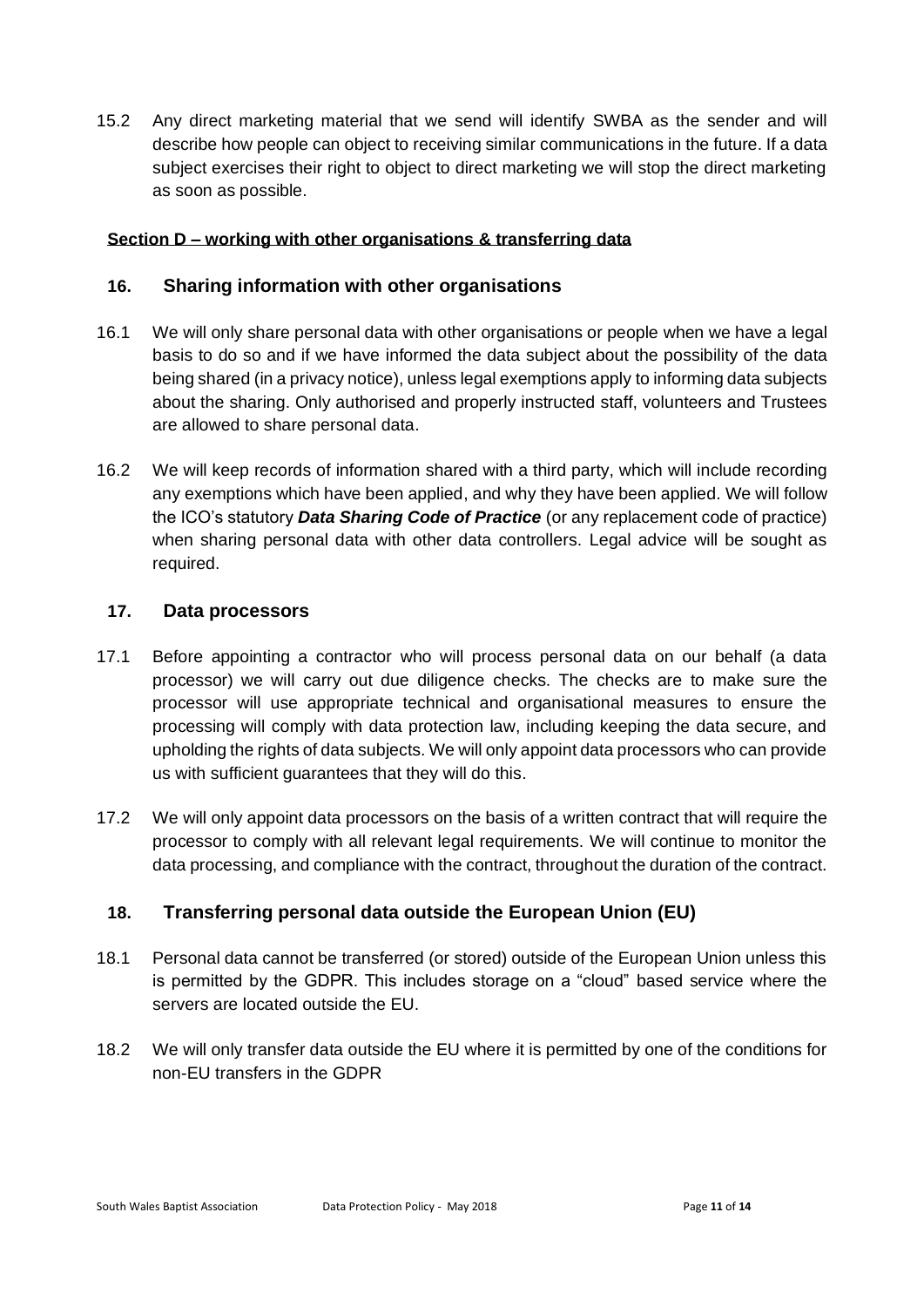#### **Section E – Managing change & risks**

#### **19. Data protection impact assessments**

- 19.1 When we are planning to carry out any data processing which is likely to result in a high risk we will carry out a Data Protection Impact Assessment (DPIA). These include situations when we process data relating to vulnerable people, trawling of data from public profiles, using new technology, and transferring data outside the EU. Any decision not to conduct a DPIA will be recorded.
- 19.2 We may also conduct a DPIA in other cases when we consider it appropriate to do so. If we are unable to mitigate the identified risks such that a high risk remains we will consult with the ICO.
- 19.3 DPIAs will be conducted in accordance with the ICO's Code of Practice 'Conducting [privacy impact assessments'](https://ico.org.uk/media/for-organisations/documents/1595/pia-code-of-practice.pdf).

#### **20. Dealing with data protection breaches**

- 20.1 Where staff or volunteers, or contractors working for us, think that this policy has not been followed, or data might have been breached or lost, this will be reported **immediately** to the Data Controller.
- 20.2 We will keep records of personal data breaches, even if we do not report them to the ICO.
- 20.3 We will report all data breaches which are likely to result in a risk to any person, to the ICO. Reports will be made to the ICO within **72 hours** from when someone in SWBA becomes aware of the breach.
- 20.4 In situations where a personal data breach causes a high risk to any person, we will (as well as reporting the breach to the ICO), inform data subjects whose information is affected, without undue delay.

This can include situations where, for example, bank account details are lost or an email containing sensitive information is sent to the wrong recipient. Informing data subjects can enable them to take steps to protect themselves and/or to exercise their rights.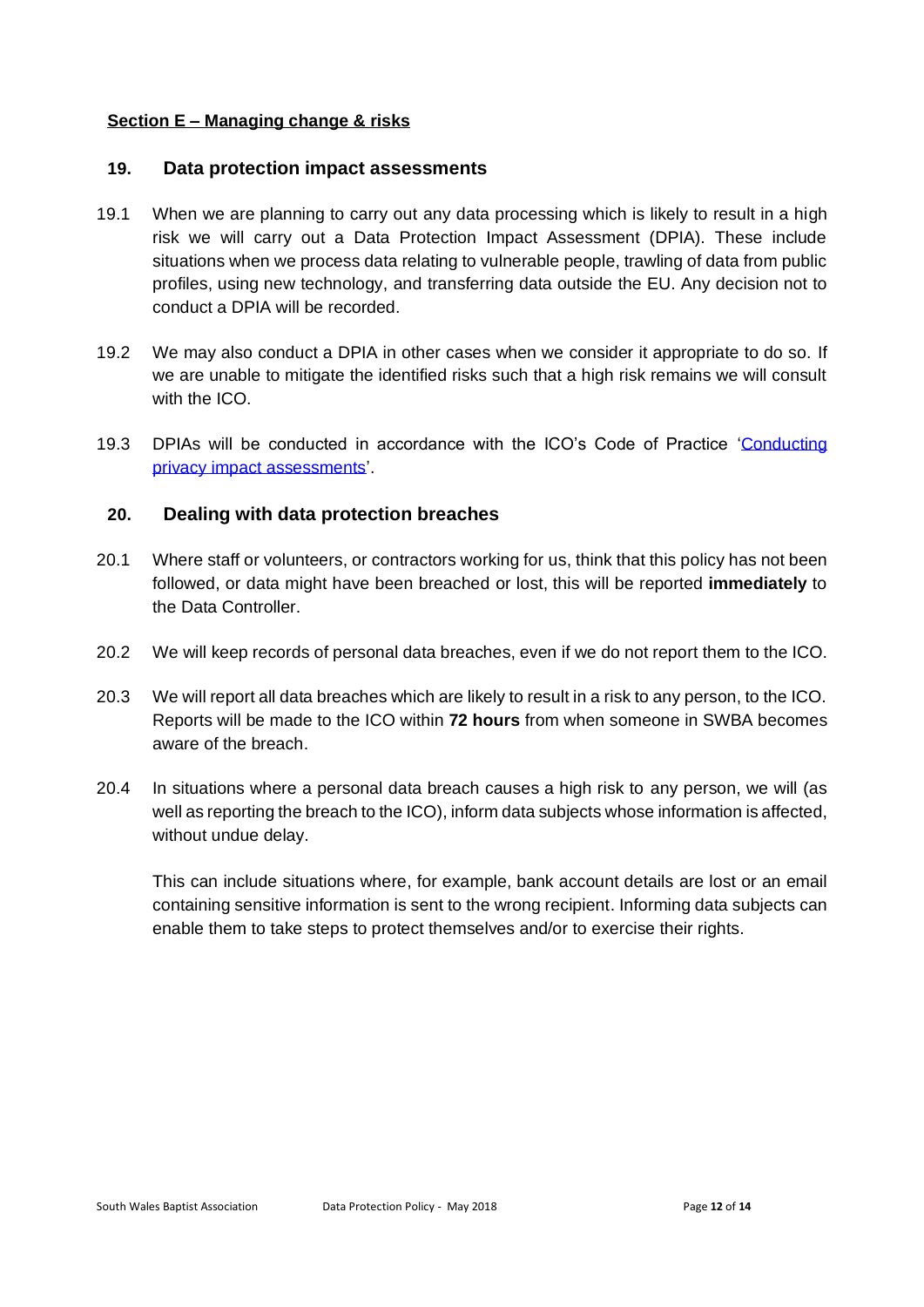#### **Schedule 1 – Definitions and useful terms**

The following terms are used throughout this policy and have their legal meaning as set out within the GDPR. The GDPR definitions are further explained below:

**Data controller** means any person, company, authority or other body who (or which) determines the means for processing personal data and the purposes for which it is processed. It does not matter if the decisions are made alone or jointly with others.

The data controller is responsible for the personal data which is processed and the way in which it is processed. We are the data controller of data which we process.

- **Data processors** include any individuals or organisations, which process personal data on our behalf and on our instructions e.g. an external organisation which provides secure waste disposal for us. This definition will include the data processors' own staff (note that staff of data processors may also be data subjects).
- **Data subjects** include all living individuals who we hold or otherwise process personal data about. A data subject does not need to be a UK national or resident. All data subjects have legal rights in relation to their personal information. Data subjects that we are likely to hold personal data about include:
	- a) the people we care for and support;
	- b) our employees (and former employees);
	- c) consultants/individuals who are our contractors or employees working for them;
	- d) volunteers;
	- e) tenants;
	- f) trustees;
	- g) complainants;
	- h) supporters;
	- i) enquirers;
	- j) friends and family;
	- k) advisers and representatives of other organisations.
- **ICO** means the Information Commissioners Office which is the UK's regulatory body responsible for ensuring that we comply with our legal data protection duties. The ICO produces guidance on how to implement data protection law and can take regulatory action where a breach occurs.
- **Personal data** means any information relating to a natural person (living person) who is either identified or is identifiable. A natural person must be an individual and cannot be a company or a public body. Representatives of companies or public bodies would, however, be natural persons.